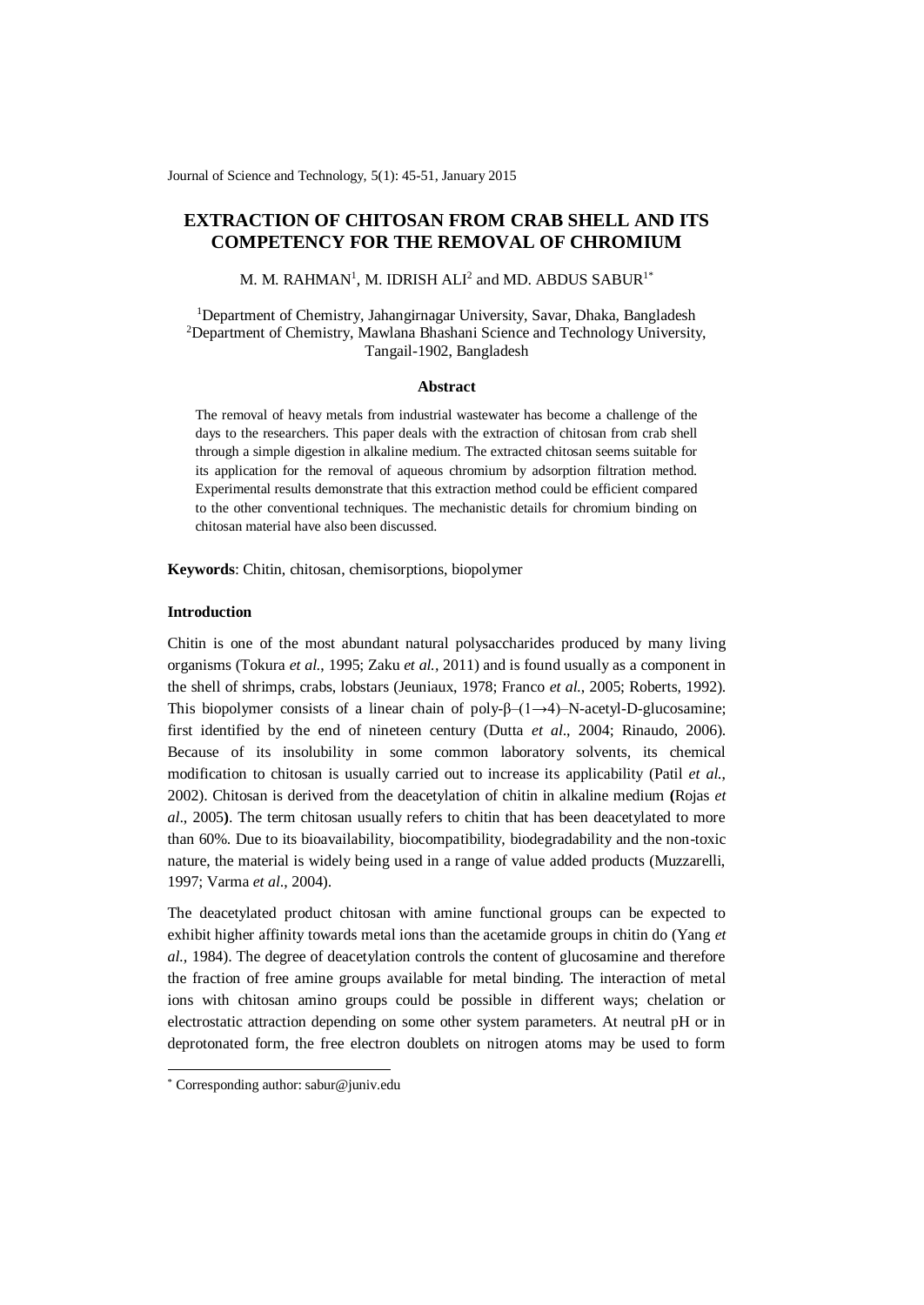dative bonds with some transition metal ions (Gamage *et al.,* 2007). Chitosan attains positive charge in acidic condition through the protonation on its amino groups and can attract suitable anionic species electrostatically (Guibal, 2004; Juang *et al*., 2000).

Due to industrial revolution in the developing countries like Bangladesh, both the ground and surface water systems has largely been polluted, mostly with heavy metals. The textile, tannery and pharmaceutical industries produce large amounts of wastewater with a range of pollutants (Sabur *et al.,* 2012, 2013; Safiullah *et al*., 2011). The leather industries are very rising in Bangladesh and these industries are primarily based on chrome tanning process. As most of the tanning industries are running without any effluent treatment plant, the effluent with high chromium content are polluting the surrounding soil, water, and finally entering the food chain. So, the removal of chromium from tannery effluent has been a matter concern and a number of papers have been published (Rajendran *et al*., 2011; Fadali *et al.,* 2004; [Rao](http://www.ncbi.nlm.nih.gov/pubmed?term=Rao%20S%5BAuthor%5D&cauthor=true&cauthor_uid=18476371) *et al.,* 2007). In most of the cases, the authors have described efficiency of their methods in a quantitative basis. But the detailed mechanism for the adsorption of chromium on chitosan has not been reported elsewhere to the best of our knowledge. The present study aims for the removal of chromium from tannery effluent by using environment friendly biopolymer chitosan with the mechanistic details.

### **Materials and Methods**

In this paper, we are presenting our experimental works in two different parts; (a) the method for the extraction of chitosan from crab shell; and (b) the description how the extracted chitosan has been used for the removal of chromium.

### *(a) Extraction of chitosan from crab shell*

Crabs were collected from Savar Bazar, Dhaka, Bangladesh and then the shell and operculums were removed from the animals. They were washed, dried and pulverized with pestle and mortar into fine powder. For digestion, 200.0 g of the powder with 400.0 mL of 30% KOH solution was taken in a round bottle flask (1000 ml). The mixture was then refluxed on a sand bath for about 50 hours maintaining the bath temperature within  $115-120$  °C. The whole system was then allowed to stand for few hours and the digested portion from top was taken out carefully leaving the suspended materials on the bottom. The pH of the highly alkaline decanted portion was made slightly basic ( $pH > 7.0$  to  $< 8.0$ ) using 50% acetic acid ( $\approx$ 8 M). In this pH range, a brown colored solid material was observed to get precipitated on the bottom which was then separated with the help of a Buckner funnel. The sample was dried first in sunlight and then in an oven at  $120^{\circ}$ C. Total 33.0 g of chitosan material was obtained from the process. As the sample is hygroscopic in nature, it was kept in airtight wide mouth bottle under desiccation.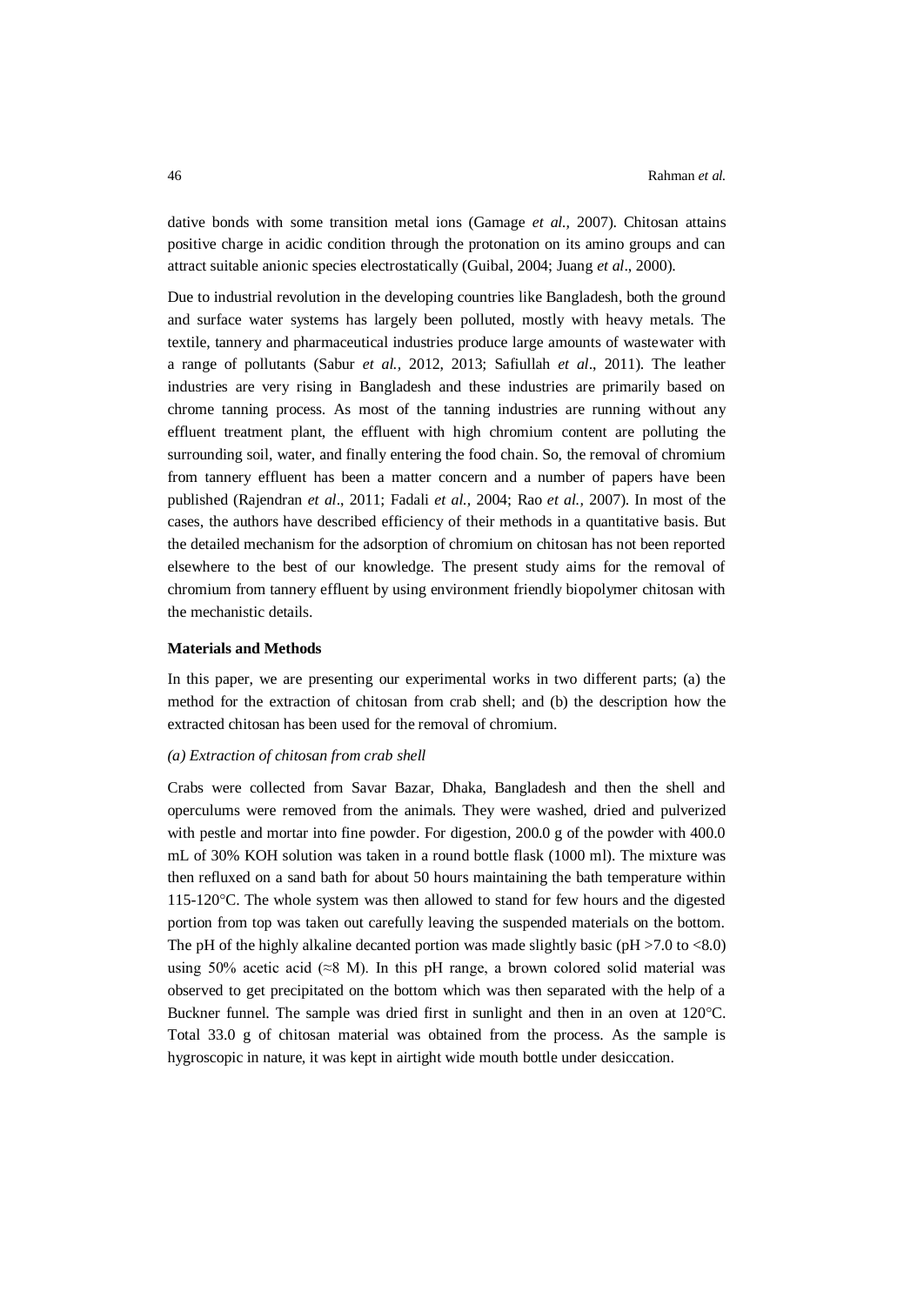For thermo gravimetric analysis (TGA), 5.0 g of oven dried sample (at  $80^{\circ}$ C) was taken and investigated up to 250C. The percentage of weight loss and the IR spectra recorded in each subsequent step of analysis indicate that the extracted chitosan becomes suitable for metal binding at or over  $180^{\circ}$ C. The IR spectra collected herein for the extracted chitosan seems to be comparable with other previously reported chitosan spectra (Brugnerottoa *et al.,* 2001).

#### *(b) Removal of aqueous chromium by crab shell chitosan*

In this study we carried out trials for the removal of chromium from tannery effluent as well as from the aqueous solution of chromium prepared in laboratory. The effluent was collected from the Chowdhouri tannery located at Hazaribagh, Dhaka. Detailed sample collection procedure and the analytical methods for the determination of some physicochemical characteristics of the effluent have been discussed in our earlier publication (Sabur *et al.,* 2013). The effluent was characterized with high COD (3175.32 mg O2/l), TSS (22915 mg/l), TDS (13360 mg/l) along with high dissolved chromium content (987 mg/l). In the present study, we used simple column based adsorption filtration technique for the removal of aqueous chromium. Two columns of approximately 18.0 cm length and 1.1 cm diameter were prepared using 5.0 g extracted chitosan in each column. Raw effluent (987 mg/l total chromium) and 1000 mg/l chromium solution (prepared by dissolving hexavalent chromium nitrate in distilled water) were passed through the columns separately. Elutes were collected in each 100.0 ml portions for both the systems and the flow rates were controlled apparently same (2 ml/min) for each column. During this adsorption process, when the solutions were moving down the columns, the brown colored chitosan material was gradually turning blue in both the columns. Initially, the eluates coming out from each column were colorless (water color) which gradually received the color of original solutions with longer adsorption time. Flame atomic absorption spectrophometric method was used to quantify chromium before and after adsorption. Adsorption capacity of each column containing the same chitosan material differs for both the tannery effluent and chromium solution. Blue colored chitosan materials were then taken out of the columns and dried at  $180^{\circ}$ C for IR spectroscopic investigations.

### **Results and Discussion**

#### *Characterization of the extracted material*

From the TGA analysis, it was seen that sample was almost dried at or over  $140\degree$ C (figure not shown here) as interpreted by weight loss. The characteristic IR band  $(-NH<sub>2</sub>)$  for chitosan cannot be defined clearly at  $120^{\circ}$ C which starts appearing on heating the material at or above  $140^{\circ}$ C and finally began disappearing the spectral feature when heated at or above  $200^{\circ}$ C. Fig. 1 shows the IR spectra of the extracted chitosan dried at 120, 180 and 200°C.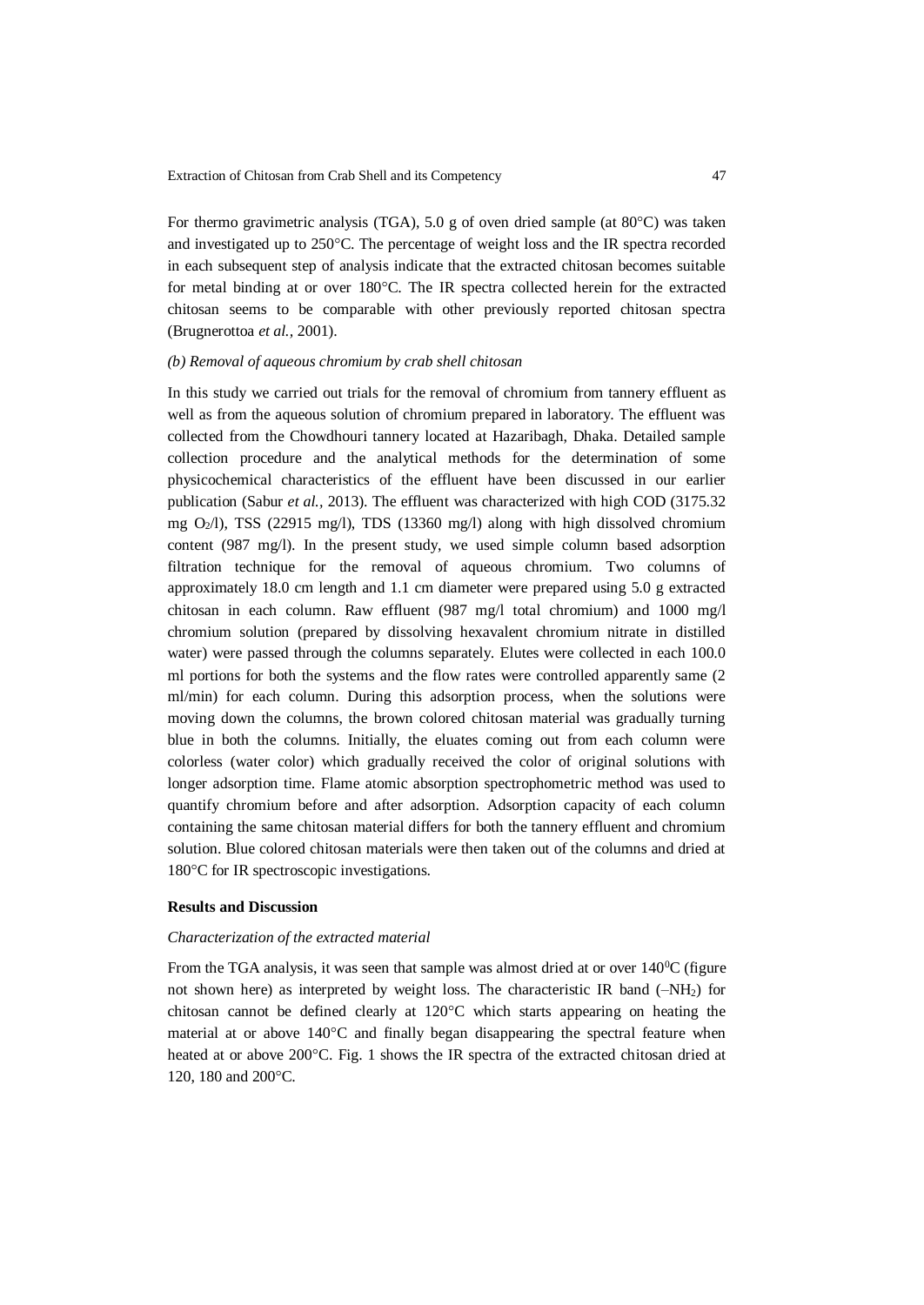

Fig. 1. IR spectra of the extracted crab shell chitosan heated at (a) 180°C, (b) 120°C and (c) 200°C.

The IR spectrum collected for chitosan heated at  $180^{\circ}$ C is in agreement with that reported by Brugnerotto *et al.* (2001). In all the spectra (full scale shown only for Fig. 1a), the broad peak between  $3200$  and  $3600$  cm<sup>-1</sup> can be assigned to the combined contribution of amino (-NH2) and hydroxyl (-OH) groups present in the sample. The peak at around 1417 and 1570 cm-1 are arising due to symmetric and anti symmetric bending vibration from  $-NH_2$  group and the peak at 1053 cm<sup>-1</sup> corresponds to C-N bond. No characteristic spectral feature for amide group within the range  $1640-1680$  cm<sup>-1</sup> is observed which indicating the complete conversion of amide groups of chitin to amine. All these characteristics IR absorptions are the supportive enough for defining the extracted sample as chitosan. The IR spectra of the hydrolyzed product recorded at various stages of TGA analysis show similar peaks of the functional groups. This indicates that hydrolysis has generally given rise to the conversion of chitin to chitosan.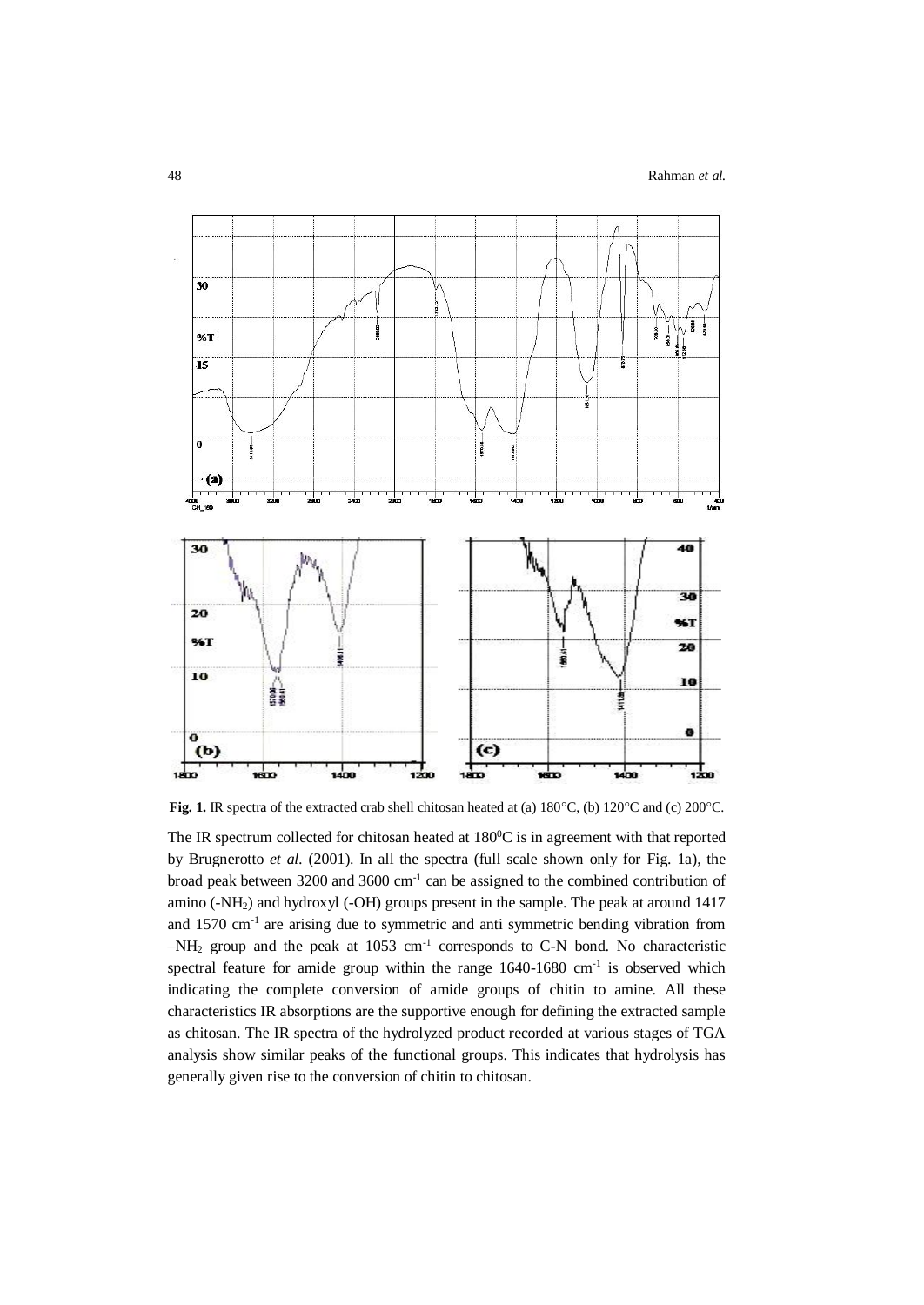### *Removal of chromium by adsorption filtration*

Both the raw effluent and the prepared chromium solution were passed through the columns containing 5.0 g of chitosan separately. The results demonstrate that chitosan columns used for original effluent got saturated after flowing around 500 ml of the effluent (figure not shown here). The raw effluent contained some undesirable material such as dissolved and suspended organic matters (Sabur *et al.,* 2012; Safiullah *et al.,* 2012) and reasonably disturbs the porous architecture of chitosan material. For this reason, the flow of solutions through the chitosan column had to be stopped after passing 500 ml and chromium concentration in the fifth 100 ml portion of the eluate was as low as 2.6 mg/l.

As both the raw effluent contained some other organic matter along with some unknown substances, so to observe the efficiency of the prepared adsorbent freshly prepared chromium solution (1000 mg/l) was passed through the column. The break through point appeared just after passing 800 ml of the solution as shown by the sharp change in the graph (Fig. 2) and also by the rapid color change of elute. Up to 800 ml, elute seemes to be colorless but in the ninth portion, blue color started appearing and finally looked like the original solution from the 10th 100 ml portion. The sharp breakthrough point indicates that the adsorbent chitosan was completely saturated by incoming chromium species from aqueous solution. From this study, it can also be inferred that a substantial amount of chitin was converted to chitosan which exhibits stronger binding affinity towards the hexavalent chromium.



**Fig. 2.** Concentration of chromium in various portions after passing through the same chitosan (5.0 g) material.

## *Characteristic adsorption of Cr6+ on chitosan*

IR spectra of the chitosan materials after passing chromium rich tannery effluent as well as aqueous chromium (both heated at  $180^{\circ}$ C) were compared to that of pure chitosan (heated at  $180^{\circ}$ C) before adsorption (Fig. 3).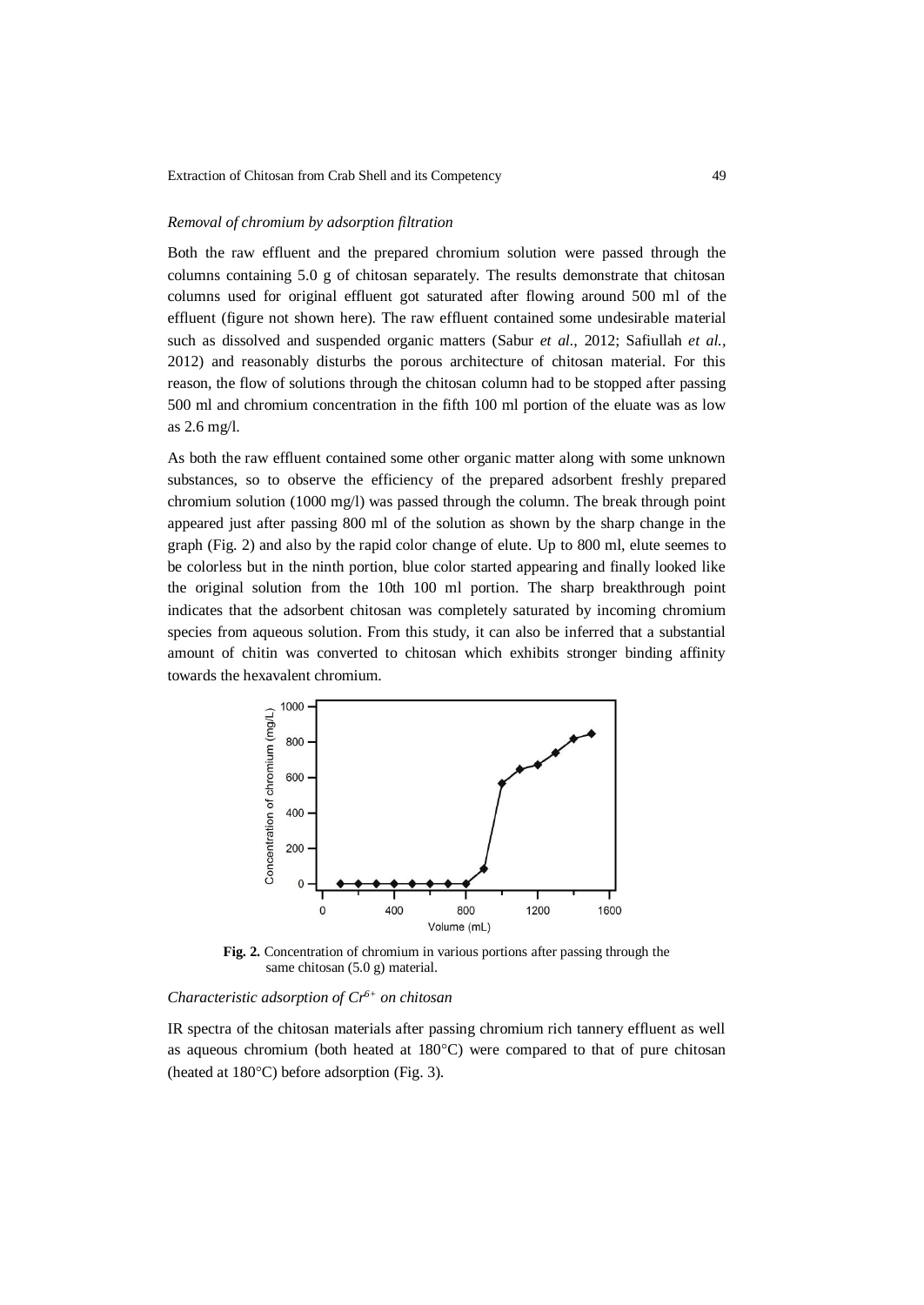

**Fig. 3.** IR spectra of (a) pure chitosan; and (b) chromium adsorbed chitosan.

The comparative spectroscopic study suggests a scheme how the chromium ions are trapped in contact with chitosan. From all the spectra mentioned here, it seems that spectral components arising for N-H vibration within the range 1400 to 1600 cm<sup>-1</sup> are losing their intensity due to chromium adsorption on chitosan surface. This suggests that chemisorptions of chromium take place through nitrogen atoms of the chitosan amino groups.

### **Conclusion**

The discharge of significant amount of chromium with tanning waste could be a serious threat to nearby environmental ecosystem including the possibility of ground water pollution. In this study, a cheap and convenient process for the removal of aqueous chromium has been approached which could be used in tertiary wastewater treatment stage in conjunction with other conventional technique. The chitosan can be extracted in a cost effective way from crab shells with a very simple laboratory facilities which can remove chromium effectively from aqueous medium. However, it should be a matter of study how the biosorbent chitosan material could be used in industrial scale.

### **References**

- Brugnerotto, J., J. Lizardi, F.M. Goycoolea, W. ArguÈelles-Monal, J. Desbrieres and M. Rinaudo, (2001). An infrared investigation in relation with chitin and chitosan characterization. *Polymer,* **42**: 3569-3580.
- Dutta, P.K., J. Dutta, and V.S. Tripathi, (2004). Chitin and chitosan: Chemistry, properties and applications. *J. Sci. Ind. Res.,* **63**: 20-31.
- Fadali, O.A., Y.H. Magdy, A.A.M. Daifullah, E.E. Ebrahiem and M.M. Nassar, (2004). Removal of chromium from tannery effluents by adsorption. *J. Env. Sci. Health,* **39**(2): 465-472.